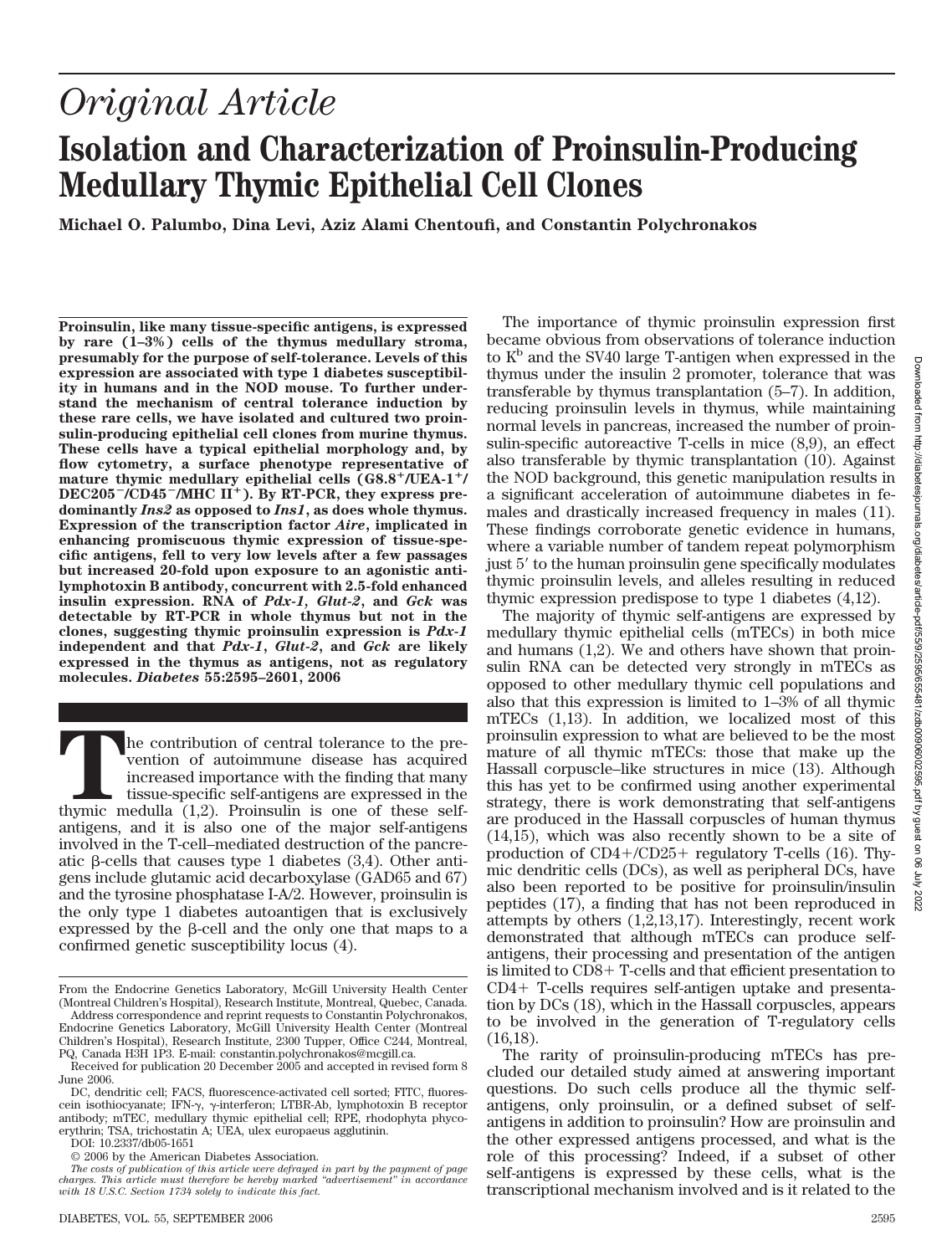reported chromosomal clustering of the genes encoding those antigens (2,19)? These findings have prompted the proposal that more than one lineage of mTECs exist, each of which produces a subset of all self-antigens localized in close proximity along the same chromosome. Additional questions include what is the transcriptional and translational regulation of proinsulin (and the other self-antigens produced by these cells), and how do these cells develop the capacity to express a single, many, or all of the tissue-specific antigens? Recently, the autoimmune regulator element (*Aire*) has been shown to play a very important role in the expression of proinsulin along with many other, but not all, thymic-expressed tissue-specific antigens (19,20). Mutations in mouse *Aire* abolish or drastically reduce ectopic thymic expression of tissuespecific antigens and give a phenotype similar to mutations in the human orthologue, which results in autoimmune polyendocrinopathy type 1 syndrome in which diabetes is a common feature (20).

Toward answering these questions, we developed a strategy to isolate and culture the proinsulin-producing cells from mouse thymus. Here, we report the generation and basic characterization of two insulin-positive clonal mTEC lines.

#### **RESEARCH DESIGN AND METHODS**

INS2KO (C57Bl6/129) mice were a gift from Dr. J. Jami (Institut Cochin, Paris, France) and were generated as described by Duvillié et al. (21) by replacing the *Ins2* gene with a functional *LacZ* copy, regulated by the endogenous *Ins2* promoter. The expression profile of both  $\beta$ -galactosidase and proinsulin (both *Ins1* and *Ins2*) in the thymus and pancreas of these mice has been previously described (8,13). These were crossed with mice homozygous for the Immortomouse transgene, a temperature-sensitive SV40 large T-antigen, which induces proliferation of thymic epithelial cells at 33°C (22–24). At 37°C, these cells revert to a more differentiated phenotype (22–24). Mice carrying this transgene against the C57Bl6 background were purchased from Charles River (Saint Constant, PQ, Canada) and have been previously described by Jat et al. (22). All mice were bred at our animal facility under conditions specified by the Canadian Council of Animal Care. Homozygous *Ins2*KO and Immortomouse animals were crossed to obtain F1 heterozygous Ins2KO/Immortomouse (INS2KO/Imm).

**Isolation of thymic epithelial cells.** We modified the previously described protocol (1,13) as follows: thymi from three 10-week-old INS2KO/Imm mice were individually extracted, finely minced, resuspended in RPMI (no phenol red, cat. no. 11835-030; Gibco, Rockville, MD), and stirred at room temperature for 10 min to release thymocytes. Following this, individual thymi were digested with collagenase/dispase  $(125 \mu g/ml)$ ; Sigma, Oakville, ON, Canada) and DNase I (125  $\mu$ g/ml; Roche, Mannheim, Germany) for two rounds of  $\sim$ 45 min each at 37°C. Cells were then washed with PBS and resuspended in Dulbecco's modified Eagle's medium (Cat-M3861-20 with D-valine; US Biological, Swampscott, MA) to inhibit fibroblast growth and 100  $\mu$ g/ml  $\gamma$ -interferon (IFN- $\gamma$ ; Roche), 10% FBS, 1× sodium pyruvate (Gibco), 1× nonessential amino acids (Gibco), 50  $\upmu \text{mol}/\text{l}$  β-mercaptoethanol, and 50  $\upmu \text{g}/\text{ml}$  gentamic<br>in antibiotic (Gibco) and placed at 33°C. Media were changed every 3– 4 days for the first  $1-2$  weeks, followed by passaging every  $3-4$  days at  $3-4$  weeks.

**Enrichment by**  $\beta$ **-galactosidase activity assay (** $C_{12}$ **FDG).** After  $\sim$ 4 weeks in culture, two of three individual lines of extracted cells were treated with the fluorescent  $\beta$ -galactocidase substrate C<sub>12</sub>FDG (ImaGene Green Kit; Molecular Probes, Eugene, OR) and green fluorescent cells were fluorescence-activated cell sorted (FACS; Vantage FACS; Becton Dickinson, Franklin Lakes, NJ) and recultured. Briefly, cells were immersed, while still in culture adhered to 10-cm plates, in RPMI media (standard RPMI with phenol red) with 10% FBS, and 100  $\mu$ l endogenous  $\beta$ -gal–like activity inhibitor from the C<sub>12</sub>FDG kit was added for 30 min at 37°C. Following this, prewarmed  $C_{12}$ FDG substrate in RPMI media without FBS was added to a final concentration of  $15 \mu \text{mol/l}$ , and the cells were incubated at 37°C until green fluorescent cells could be observed by microscopy using the enhanced green fluorescent protein filter (Leica MZFLIII; Leica Microsystems, Wetzlar, Germany). Once green fluorescent cells were observed  $(\sim]1$  h), the reaction media was removed and cells were trypsinized washed and incubated with PBS (10 mmol/l EDTA, 1% BSA [fraction V]; Sigma) that included a stop reagent provided with the  $C_{12}$ FDG kit. Green fluorescent cells  $(\sim 20 - 40\%$  of the cell mix) were then FACS and placed

in culture at  $33^{\circ}\mathrm{C}$  with 100  $\mu\mathrm{g/mL}$  (required to maximize expression of the SV40-Tag transgene).

Limiting dilutions and  $\beta$ -galactosidase luminescence assays. After sorted cells were cultured for 1–2 weeks, sorted and nonsorted cells were cultured in flat-bottom 96-well plates at  $33^{\circ}$ C with IFN- $\gamma$ , diluted to one cell per well (0.1 ml). Colonies with clear epithelial morphology were identified, trypsinized, and grown in 24-well plates. It should be noted that although we continuously cultured our cells in D-valine– containing media, a number of cells with fibroblast morphology were observed in those limiting dilutions. The selected colonies were than analyzed for  $\beta$ -galactosidase luminescence using the Galacto-Star Kit (Tropix; PE Biosystems, Bedford, MA). Cells from the 24-well plates were trypsinized, and an equivalent number of cells ( $\sim$ 2  $\times$  $10<sup>5</sup>$ ) from each plate were lysed in 200  $\mu$ l freshly made lysis buffer (0.5% NP40, 0.1 mol/l Tris HCl, pH 7.9, and 0.01 mol/l dithiothreitol). Galacton-Star substrate was added (1/50) to 100  $\mu$ l of reaction buffer (100  $\mu$ mol/l NaH<sub>2</sub>PO<sub>4</sub>, 1  $\mu$ mol/l MgCl<sub>2</sub>, and 5% sapphire enhancer; Tropix; PE Biosystems) in a nontranslucent 96-well assay plate (Corning, NY) followed by the addition of  $20-30$   $\mu$ l cell extract to the wells. All reactions were done in triplicate. Luminescence readings were read at 30 and 60 min in an EG&G Berthold Microplate Luminometer, LB96V (Bad Wildbad, Germany). A total of 4 colonies with reproducibly higher than average luminescence were selected from one of the enriched cultures and 6 from the other, for a total of 10. As negative controls, we selected five colonies with background luminescence values, taken from the nonenriched plate. The difference in luminescence values between the positive colonies and the average colonies was two- to fourfold.

**RNA preparation, cDNA synthesis, and RT-PCR.** RNA was extracted using the RNeasy Mini Kit (Qiagen, Mississauga, ON, Canada) and treated with Ambion DNase I (Austin, TX). RNA  $({\sim}2 \mu g)$  was reverse transcribed using Random Primers (Gibco) and Superscript II Reverse Transcriptase (Gibco), and parallel samples in which reverse transcriptase was omitted were always included to confirm the absence of DNA contamination. Primer sequences, conditions, reagents, and amount of DNase I–treated RNA used for each of the PCRs are shown in Table 1. RT-PCR for insulin and cyclophilin was performed on RNA extracted from cells cultured at either 33 or 37°C, with or without IFN- $\nu$ .

**FACS analysis.** Antibodies used to characterize the surface-marker phenotype of our cells were rat  $IgG_{2a}$  G8.8 (anti-gp40, mouse homologue of human epithelial cellular adhesion molecule; Developmental Studies Hybridoma Bank, University of Iowa, Iowa City, IA) with goat anti-rat IgG rhodophyta phycoerythrin (RPE) (Serotech, Raleigh, NC), rat anti-mouse DEC205 fluorescein isothiocyanate (FITC; Serotec), mouse anti-mouse I-A<sup>b</sup> FITC or RPE (Pharmingen, Mississauga, ON, Canada), and mouse anti-mouse CD45.2 FITC (Pharmingen). Cells were washed with PBS and then incubated with PBS and 10 mmol/l EDTA for  $\sim$ 3 min. Cells were then resuspended (10<sup>6</sup> cells/ml) in PBS, 5 mmol/l EDTA, and 1% FCS (fraction V), and  $\sim$ 10<sup>6</sup> cells were incubated with the appropriate antibody. Generally, a 1:200 dilution was used for G8.8, whereas 1:10 to 1:20 dilutions were used for all other antibodies. Isotype controls were used at the same concentrations and included RPE-conjugated rat Ig $G_{2a}$  (Pharmingen) and FITC-conjugated mouse Ig $G_{2a}$  (Pharmingen). Fc blocking was done using rat anti-mouse CD16/CD32 (Pharmingen) for all reactions except when goat anti-rat IgG was used as a secondary antibody; horse serum was added to these samples instead. Similarly,  $10^6$  cells were incubated with a 1:10 dilution of fluorescein ulex europaeus agglutinin I (UEA-1 [an mTEC marker]; Vector Laboratories, Burlingame, CA). In some instances, cells were fixed with 1% formalin in PBS, 5 mmol/l EDTA, and 1% FCS (fraction V) if FACS analysis could not be done immediately.

**Treatment to reactivate** *Aire* **expression.** The mTEC clones were incubated with 100 nmol/l of trichostatin A (A.G. Scientific) for 24 h. After the incubation, rat anti-mouse lymphotoxin  $\beta$ -receptor antibody (IgG2a azide-free antibody: Serotec) was added to the cells at a concentration of  $1 \mu\alpha/m$  for 6 h.

Real-time PCR was performed on 200 ng of cDNA, generated using random primers, both for *Aire* and insulin gene expression, and normalized to 18s rRNA gene expression using TaqMan Gene Expression assay kits for all genes (Applied Biosystems).

# **RESULTS**

**Isolation and culturing of thymic proinsulin-producing epithelial cells.** As described in RESEARCH DESIGN AND METHODS, two of three plates of thymic cells cultured from INS2KO/Imm mice were subjected to an enrichment step using FACS with  $C_{12}$ FDG. In our previous study (13), using a shorter incubation time, we were able to identify and isolate the  $\beta$ -gal/proinsulin–producing cells to quite high purity (1–3% of the entire epithelial cell population). To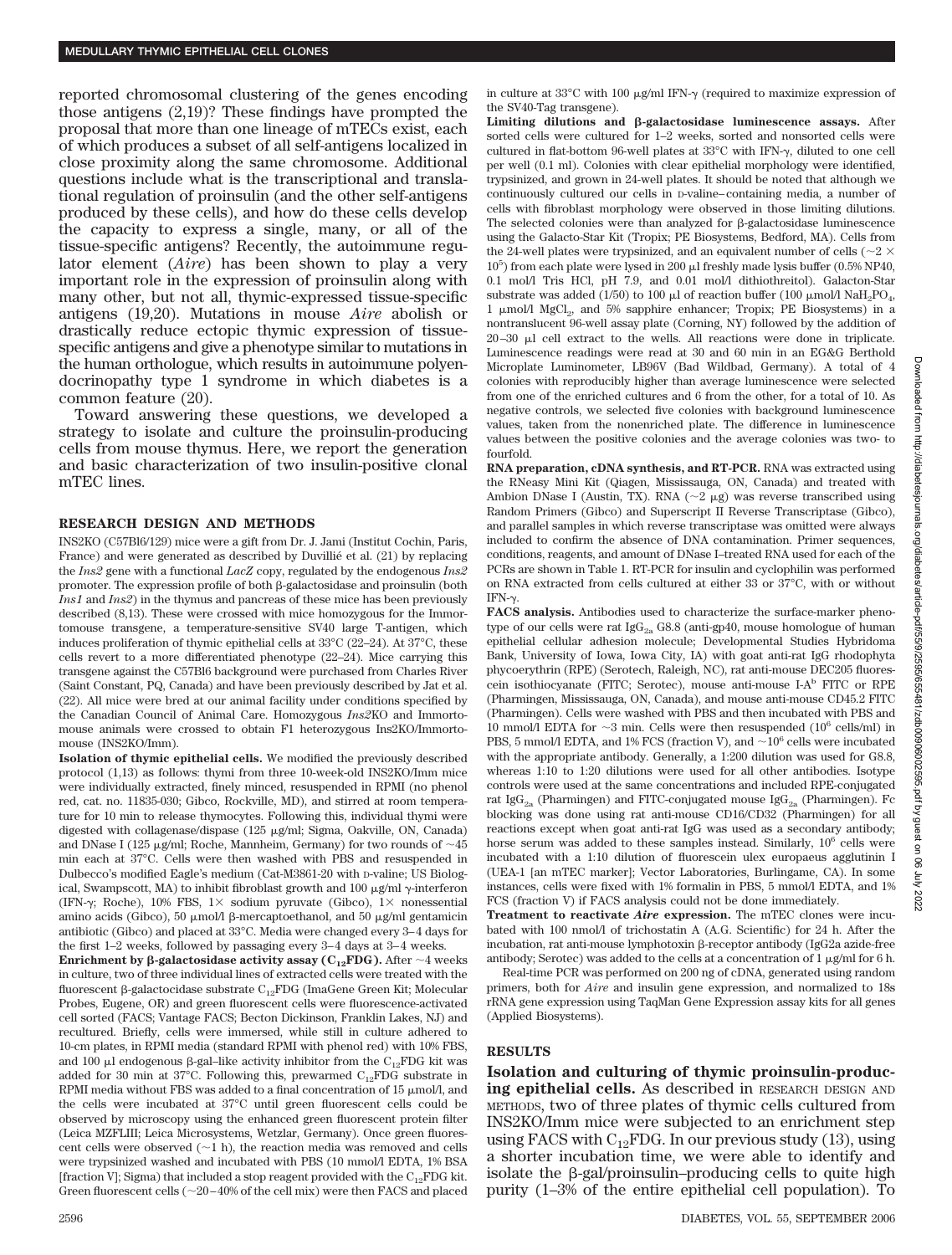TABLE 1 Primers and PCR conditions

| Gene             | Sense primer                                | Antisense primer           | Conditions     | Product size (bp) |
|------------------|---------------------------------------------|----------------------------|----------------|-------------------|
| Ins1/2           | GGCTTCTTCTACACACCCA                         | CAGTAGTTCTCCAGCTGGTA       | 1*             | 181               |
| Ins1             | CCAGCTATAATCAGAGACCA                        | <b>GTGTAAAAAAAGCCACGCT</b> | 2 <sup>†</sup> | 197               |
| Ins2             | <b>TCCGCTACAATCAAAAACCAT</b>                | GCTGGGTAGTGGTGGGTCTA       | 3              | 411               |
| $Pdx-1$          | <b>TCGCTGGGATCACTGGAGCA</b>                 | GGTTCCGCTGTGTAAGCACC       |                | 275               |
| $Glut-2$         | GAGCCAAGGACCCCGTCCTA                        | GTGAAGACCAGGACCACCCC       |                | 150               |
| Gck              | TGGATGACAGAGCCAGGATGG                       | ACTTCTGAGCCTTCTGGGGTG      | $3+$           | 208               |
| Aire             | ACACTGCTGGCCCACTTTCTG                       | ACGGAATTCAGACCATGGCAG      | 2              | 298               |
| Cd80<br>Cyclophi | <b>GAAACCCATCTGCAGACACTA</b><br>See ref. 10 | GACAACGATGACGACGACTG       | $4*$           | 338               |

Conditions: 1:  $94^{\circ}$ C 2 min 30 s,  $94^{\circ}$ C 1 min,  $60^{\circ}$ C 1 min,  $72^{\circ}$ C 1 min 50 s  $32\times$ ; 2:  $95^{\circ}$ C 10 min  $1\times$ ,  $97^{\circ}$ C 30 s,  $64^{\circ}$ C 30 s,  $72^{\circ}$ C 30 s  $5\times$ ,  $95^{\circ}$ C 30 s,  $64^{\circ}$ C 30 s,  $72^{\circ}$ C 30 s  $45\times$ ,  $72^{\circ}$ C 6 min  $1\times$ ; 3:  $95^{\circ}$ C 10 min  $1\times$ ,  $97^{\circ}$ C 30 s,  $62^{\circ}$ C 30 s,  $52^{\circ}$ C 30 s,  $5\times$ ,  $95^{\circ}$ C 30 s,  $62^{\circ}$ C 30 s,  $72^{\circ}$ C 30 s 30 $\times$ ,  $72^{\circ}$ C 6 min 1 $\times$ ; and 4:  $95^{\circ}$ C 10 min 1 $\times$ ,  $97^{\circ}$ C 30 s, 61.5°C 30 s, 72°C 30 s 5 $\times$ , 95°C 30 s, 61.5°C 30 s, 72°C 30 s, 72°C 30 s, 72°C 30 s, 72°C 6 min. \*0.1 units RedTaq (Sigma) was used for *Ins1/2*; regular Amplitaq was used for *CD80*. †60 ng of DNASE1-treated RNA used for PCR as opposed to 200 ng of treated RNA for all other PCRs and 15  $\mu$ l as opposed to 25  $\mu$ l final reaction volume used. Reagent concentrations in final reaction mix: 2 mmol/l MgCl<sub>2</sub>,  $1 \times$  PCR buffer, 0.2 mmol/l dNTPs, 0.1 units Amplitag Gold, and 1  $\mu$  of each primer. MgCl<sub>2</sub>,  $10 \times$  PCR buffer, and Amplitaq Gold are from Applied Biosystems (Foster City, CA) cat. no. N808-0249. All primers obtained from Alpha DNA (Montreal, Quebec, Canada).

maximize yield, at the expense of specificity, we extended the incubation time to 1 h, at which point  $20-40%$  of the cells in culture were fluorescent green. This represents a two- to fourfold enrichment of proinsulin-producing cells in preparation for limiting dilution.

Over 1,000 limiting dilutions were prepared from both enriched and nonenriched mTEC cultures. Once growing in 96 well plates,  $\sim$  25 epithelial colonies were chosen from each of the enriched cultures and  $\sim$ 10 were chosen from the nonenriched cultures. A total of 10 colonies from the enriched cells had  $\beta$ -gal luminescence values above the average signal for all colonies combined (two- to fourfold above the average). All 10 of these colonies, along with 5 colonies with average luminescence values from the nonenriched plate, were analyzed for proinsulin by RT-PCR. Two were found to be positive for proinsulin (PCR primers designed to detect both *Ins1* and *Ins2*); one positive colony was obtained from each of two enriched cultures indicating that they were separate colonies and not clonal (Fig. 1). Figure 2 shows RT-PCR proinsulin results of two negative colonies and one positive colony after 45 passages in triplicate with cyclophilin as a loading control. Similar results were obtained whether the cells were cultured in the presence of IFN- $\gamma$  at 37°C for 3 days before RNA isolation or in the complete absence of IFN- $\gamma$  at 37 $^{\circ}$ C. Assuming a twofold enrichment in proinsulin-producing cells by  $C_{12}FDG-FACS$ , the percentage of proinsulin-producing cells in our cultures was 2 of 50 ( $\sim$ 4%) and thus corresponds reasonably well with what was determined to be the actual percentage in vivo  $(\sim 2\%)$  (1,13). Of note is that the levels of proinsulin detected by RT-PCR in the cultured cells seems to be lower than what can be de-

H<sub>2</sub>0 N1 N2 N3 N4 N5 P1 P2



**FIG. 1. RT-PCR for proinsulin (detecting both 1 and 2) in cell colonies grown at 33°C with IFN-. All colonies shown here had above average -galactosidase luminescence values (two- to fourfold above background). N, negative for proinsulin; P, positive for proinsulin.**

tected in the whole thymus when equal RNA amounts are used (data not shown). This is related to *Aire* expression (see below) and is probably attributable to loss of some endogenous stimulator. Identification of such factor(s) will be the subject of future research.

**FACS analysis.** Typical mTEC surface phenotype by FACS can be defined as  $G8.8^+$  (25,26), CD45<sup>-/lo</sup> (1), DEC205<sup>-</sup> (27,28), UEA-1<sup>+</sup> (29,30), and MHC II<sup>+</sup> (24,30), with the  $UEA-1$ <sup>+</sup> phenotype believed to be restricted to more mature mTECs (31). No changes in surface phenotype were observed with changes in temperature (33 vs.  $37^{\circ}$ C), but I-A<sup>b</sup> (MHC II) levels were markedly upregulated in the presence of IFN- $\gamma$  as has been previously shown (24) (Fig. 3). The phenotype of two non–proinsulin-producing colonies and both proinsulin-producing colonies were found to conform to all these criteria (Fig. 3). Of note is that all colonies initially analyzed were G8.8<sup>+</sup>, but at  $\sim$  30 passages, the G8.8 positive phenotype was lost. This was assumed to be the result of cell culturing, no longer requiring adhesion molecules. Also to note is that previous studies have shown that MHC II expression is undetectable in the absence of IFN- $\gamma$  (23,24), but FACS analysis with our colonies cultured without IFN for  $>5$  weeks still demonstrated a population of MHC II–positive cells (Fig. 3). Figure 4 is a phase contrast image of the proinsulin-positive and -negative colonies demonstrating a cuboidal, cobblestone epithelial morphology.

**RT-PCR analysis for expression of** *Ins1***,** *Ins2***, and promiscuous expression markers.** Unlike the murine pancreas, the murine thymus expresses very low levels of *Ins1* compared with *Ins2* (8,32). To determine whether



**FIG. 2. RT-PCR for proinsulin (detecting both 1 and 2) in cell colonies grown at 33°C without IFN- and placed for 3 days at 37°C without IFN- before RNA was extracted. All reactions done in triplicate for both negatives and one of the positives; the other positive was also tested and gave the same results (data not shown). N, negative for proinsulin; P, positive for proinsulin.**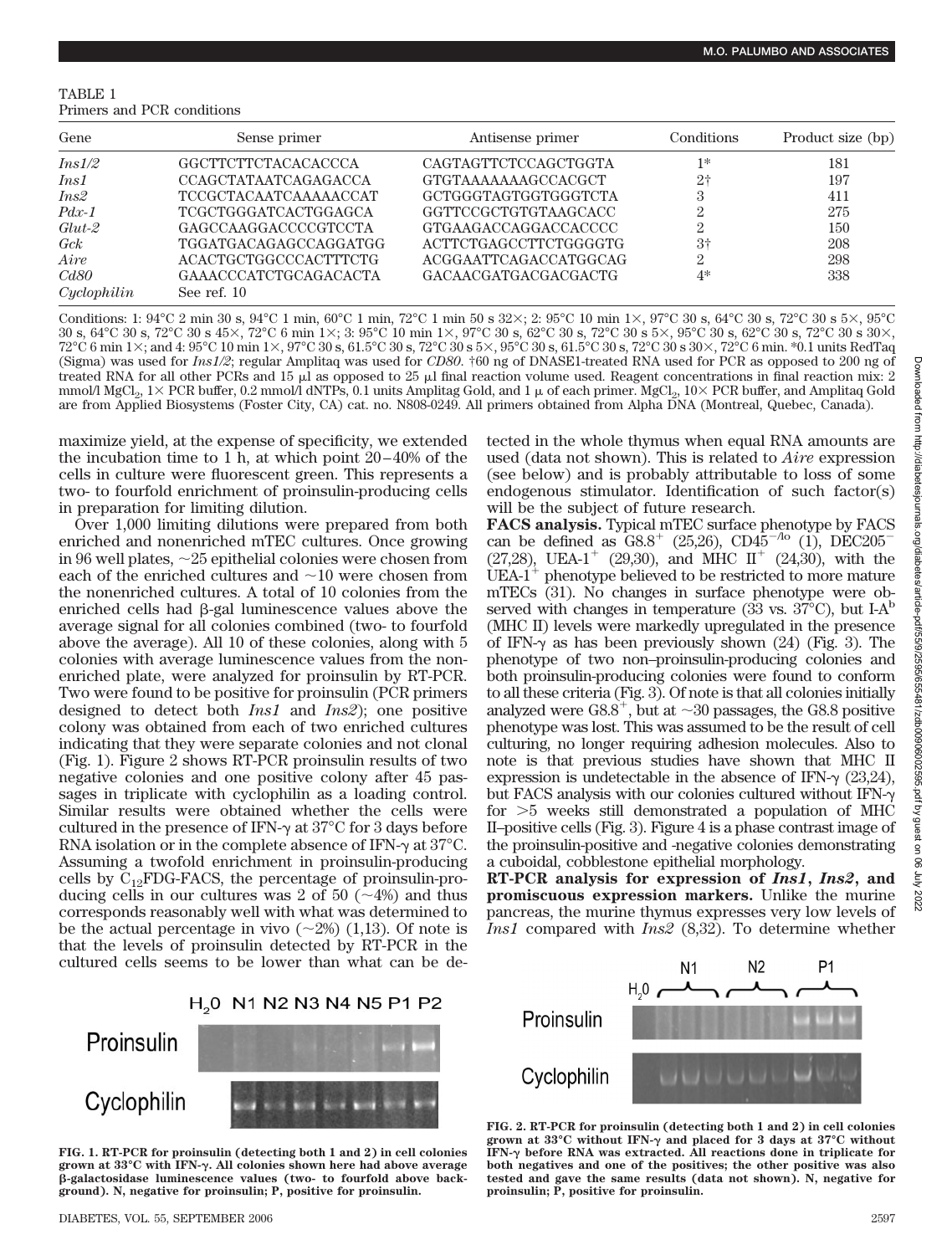

**FIG. 3. FACS analysis results for one of the proinsulin-positive colonies. Identical results were obtained for the other proinsulin-positive clone and the two proinsulin-negative clones.** *A***: A representative forward versus side-scatter plot indicating the gated population. The pattern was** identical in all cell aliquots used in this experiment. B: G8.8 labeling. C: UEA-1 labeling. D: CD45 labeling. E: DEC205 labeling. F: MHC II labeling **without IFN-.** *G***: MHC II labeling with IFN-. There are two histograms for every analysis: the top one is the negative (UEA-1 labeling) or isotype control (all the rest), while the bottom one is with antibody or lectin (UEA-1). UEA-1 specificity was assayed by incubating 106 Jurkat cells with the same concentration of UEA-1 lectin used for the epithelial cells. No positive cells were observed (data not shown). No differences in signal** were observed with cells incubated at 33 or 37°C with or without IFN- $\gamma$  except for MHC II, which was upregulated significantly in the presence **of IFN-, as shown.**

this was also the case in our proinsulin-positive mTECs, we assayed for each individually by RT-PCR. As shown in Fig. 5*B* and *C*, *Ins2* is easily detectable in pancreas, thymus, and our proinsulin-positive mTECs. *Ins1*, in contrast, is easily detectable in pancreas but only gives a very faint band in thymus or the proinsulin-positive mTECs.

In addition to being positive for UEA-1 (31), more mature mTECs are also characterized by the expression of CD80 and *Aire*; both of which are expressed only by a subset of the UEA- $1^+$  mTECs (20,31,33). CD80 was detectable by RT-PCR in both the positive and negative colonies (Fig. 5*A*), but *Aire* was not. *Aire* was detected by RT-PCR when the cells were first placed in culture, but expression was lost quickly with passaging, a phenomenon that has been previously observed (34). *Aire* and CD80 have been associated with expression of tissue-restricted antigens in the murine thymus, including insulin (20,35). However, although *Aire* knockout reduces proinsulin expression significantly, some proinsulin is still detectable in *Aire*deficient CD80<sup>hi</sup> mTECs (35). This explains how we could detect insulin in the absence of detectable *Aire* expression.

**Induction of** *Aire* **expression and** *Ins2* **enhancement with anti-lymphotoxin B antibody.** It has been previously reported that treatment with an agonistic antibody against the lymphotoxin B receptor (LTBR-Ab) in the presence of trichostatin A (TSA) restores *Aire* expression by mTECs in culture (34).

Indeed, after LTBR-Ab+TSA treatment, as described in RESEARCH DESIGN AND METHODS, *Aire* mRNA, measured by real-time RT-PCR, increased by 20-fold in the *Ins2*-expressing mTECs. This was accompanied by a 2.5-fold increase in *Ins2* mRNA (average of four separate experiments,  $P = 0.01$ ) (Fig. 6).

**Other β-cell–specific genes.** In the search of other important proinsulin regulatory molecules, we also examined regulators known to be important in pancreatic  $\beta$ -cells. These were *Pdx-1*, a  $\beta$ -cell–specific transcription factor crucial for pancreas development and insulin expression, *Glut-2* (glucose transporter), and *Gck* (glucoki-



**FIG. 4. Phase contrast microscopy of the proinsulin-negative and -positive mTECs demonstrating a cuboidal and "cobblestone" appearance characteristic of epithelial cells.**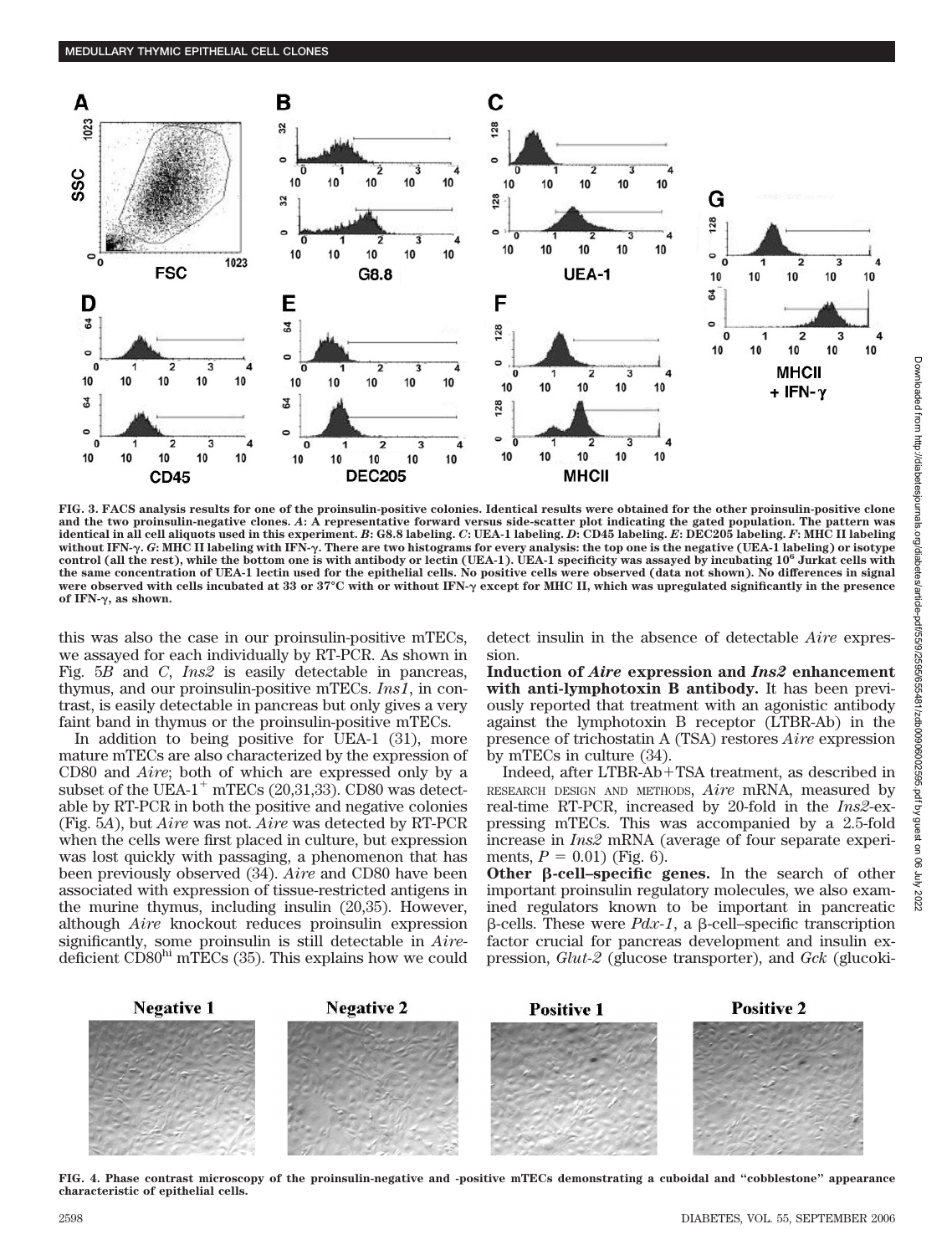

**FIG. 5.** *A***: RT-PCR for CD80 in INS2KO/Imm pancreas, proinsulinnegative mTEC colony, proinsulin-positive mTEC colony, and INS2KO/ Imm thymus.** *B***: RT-PCR for** *Ins2***,** *Ins1***,** *Pdx-1***,** *Glut-2***, and** *Gck* **in INS2KO/Imm pancreas and thymus.** *C***: RT-PCR for** *Ins2***,** *Ins1***,** *Pdx-1***,** *Glut-2***, and** *Gck* **in the proinsulin-negative and -positive mTEC colonies. Pancreas and thymus RNA was obtained from a fourth 10-weekold INS2KO/Imm mouse. Cyclophilin was used to control for loading (data not shown).**

nase), two proteins essential in the sensing of systemic glucose levels and the corresponding  $\beta$ -cell insulin response (36 –38).

Interestingly, *Pdx-1*, *Glut-2*, and *Gck* transcripts were all detectable in whole thymus but were not detectable in either the proinsulin- or non–proinsulin-producing mTECs (Fig. 5*B* and *C*). This suggests that these molecules are expressed in the thymus as antigens rather than active insulin regulators.

# **DISCUSSION**

To our knowledge, this is the first time proinsulin-producing mTEC cell lines have been established. Several important pieces of evidence suggest that our proinsulinproducing mTEC cells are representative of their in vivo counterparts in the murine thymus. In addition to having an appearance characteristic of epithelial cells, they also



**FIG. 6. The effect of preincubation with anti-lymphotoxin B antibody and trichostatin A (LTBR-Ab TSA) on** *Aire* **and insulin by medullary thymic epithelial cell clones expressing [Ins() mTEC] or not expressing [Ins(-) mTEC] insulin. The means and SEs of seven (***Aire***) or four** (insulin) separate preincubations are shown.  $\Box$ , untreated cells;  $\blacksquare$ , treated cells.  $*P \leq 0.01$ ; otherwise NS.

have a surface phenotype characteristic of mTECs with their UEA- $1^+$  phenotype, suggesting that they are mature mTECs. This mature mTEC phenotype is associated with the expression of Aire and CD80, two proteins that characterize cells that express a number of tissue-restricted antigens, including insulin (35). mTECs from *Aire*-deficient mice show a greatly reduced level of proinsulin expression, consistent with the lower *Ins2* expression in our mTECs compared with fresh whole thymus (which also explains the low  $\beta$ -gal expression we encountered during the cell cloning). As this reduction of *Ins2* expression was partly reversed by inducing Aire expression, we can conclude that loss of Aire in culture is, at least partly, to blame. The reason for such loss is not clear, but absence of stimulation by soluble factors and/or cell-to-cell interactions in the thymus environment is a very plausible explanation. Lymphotoxin, the endogenous LTBR ligand, is a prime candidate in this respect.

As a histone deacetylase inhibitor, TSA might turn genes on in a nonspecific fashion. We do not believe this to be an explanation for the effect we saw for several reasons. First, in the absence of LTBR-Ab, no effect was seen. Second, the specificity of our *Ins2*-positive versus *Ins2* negative mTECs was maintained after LTBR-Ab+TSA treatment, which caused a negligible (in absolute terms) increase in insulin mRNA in the negative clone (Fig. 6). Third, the values shown in Fig. 6 have been normalized for total RNA, using 18S RNA determined by real-time RT-PCR.

The fact that our proinsulin-positive cells express *Ins2* at a much higher level than *Ins1* is also very encouraging evidence that we indeed isolated the true proinsulin-positive mTECs. *Ins1* is expressed at very low levels; indeed, it is sometimes undetectable in thymus, whereas, in pancreas, its expression level is of the same order of magnitude as that of *Ins2*. These findings suggest that the mechanism of proinsulin expression in these cell lines has remained the same as what takes place in thymic mTECs.

Of much interest are the results with regards to *Pdx-1*, *Glut-2*, and *Gck* expression. The expression of these three proteins in the  $\beta$ -cell is crucial for  $\beta$ -cell formation and proinsulin production (*Pdx-1*) and for proinsulin level modulation with regards to peripheral glucose levels (*Glut-2* and *Gck*). Thus, we confirm a previously reported finding that thymic proinsulin expression is *Pdx-1* independent (32). However, our finding of *Pdx-1*, *Glut-2*, and *Gck* in whole thymus, but not in our proinsulin-producing mTECs, also suggests that proinsulin expression in the epithelial cultures and thymus is not *Pdx-1* dependent and that proinsulin expression is unresponsive to systemic glucose levels, consistent with our previous finding of compensatory *Ins1* and *Ins2* upregulation in the pancreas but not in the thymus in heterozygous knockout mice (8). These results also suggest that *Pdx-1*, *Glut-2*, and *Gck* may be expressed in thymus as self-antigens rather than functional regulatory molecules. A previous study (31) failed to detect *Pdx-1* in the thymus, a finding that is probably only a question of sensitivity, as that study used multiplex PCR for detection of several pancreatic transcription factors simultaneously and PCR was limited to 27 cycles.

A considerable amount of work remains to be done to truly characterize these proinsulin-producing mTEC cell lines. Microarray expression profiling will reveal other tissue-restricted antigens coexpressed with insulin along with, perhaps, important regulatory molecules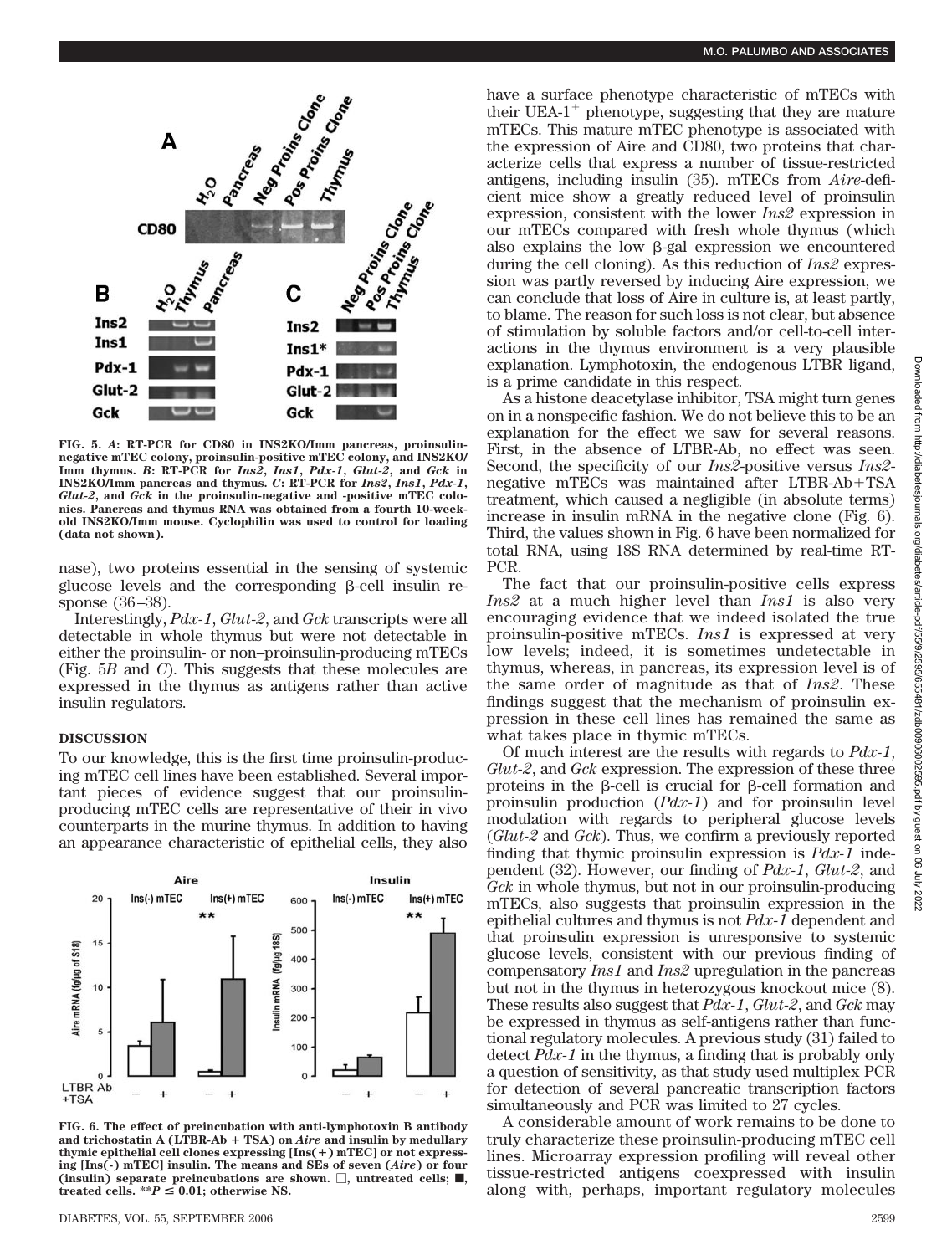and transcription factors. Such profiling with or without prior induction of *Aire* will allow us to directly study the importance of *Aire* expression on tissue-restricted antigens and any corresponding transcriptions factors. It will be also interesting to see how our mTEC cultures react to a variety of environmental stimuli in order to further understand their regulation in the thymus. Does the expression profile of the cells change in the presence of cytokines and other regulatory molecules that are likely present in the thymic medulla? These cells will also be used to see whether proinsulin is secreted as intact peptide or directly processed into antigenic epitopes. Preliminary work (not shown) with enzymelinked immunosorbent assay using monoclonal antibodies against two different regions of the molecule shows very low and inconsistent levels of immunoreactivity, suggesting that the cells do not store or secrete intact protein. We are in the process of developing a polyclonal competitive assay that can detect fragments, in conjuction with high-performance liquid chromatography analysis, to answer the question of whether insulin mRNA is indeed translated in thymus stroma, as is indirectly but strongly supported by recent evidence that the previously reported loss of tolerance to insulin in mice with thymus-specific insulin deficiency (8,9,11) is transferable by thymus transplants (10). Thus, the cell lines we generated can be used to address a number of questions that are very important in understanding the role of the thymus in self-tolerance to tissue-specific antigens, in general, and to diabetes pathogenesis in relation to insulin autoreactivity, in particular.

### **ACKNOWLEDGMENTS**

This work was supported by a grant from the Canadian Diabetes Association in honor of the late Emily C. Haynes and the Juvenile Diabetes Foundation. M.P. was supported by studentships from the Montreal Children's Hospital Research Institute, Fonds de la Recherche en Santé Québec, McGill University Medicine, and the Canadian Institutes of Health Research.

We thank Dr. Jacques Jami for his generous gift of the knockout mice and the support of all the students and staff at the Montreal Children's Hospital Research Institute.

## **REFERENCES**

- 1. Derbinski J, Schulte A, Kyewski B, Klein L: Promiscuous gene expression in medullary thymic epithelial cells mirrors the peripheral self. *Nat Immunol* 2:1032–1039, 2001
- 2. Gotter J, Brors B, Hergenhahn M, Kyewski B: Medullary epithelial cells of the human thymus express a highly diverse selection of tissue-specific genes colocalized in chromosomal clusters. *J Exp Med* 199:155–166, 2004
- 3. Nakayama M, Abiru N, Moriyama H, Babaya N, Liu E, Miao D, Yu L, Wegmann DR, Hutton JC, Elliott JF, Eisenbarth GS: Prime role for an insulin epitope in the development of type 1 diabetes in NOD mice. *Nature* 435:220 –223, 2005
- 4. Vafiadis P, Bennett ST, Todd JA, Nadeau J, Grabs R, Goodyer CG, Wickramasinghe S, Colle E, Polychronakos C: Insulin expression in human thymus is modulated by INS VNTR alleles at the IDDM2 locus. *Nat Genet* 15:289 –292, 1997
- 5. Heath WR, Allison J, Hoffmann MW, Schonrich G, Hammerling G, Arnold B, Miller JF: Autoimmune diabetes as a consequence of locally produced interleukin-2. *Nature* 359:547–549, 1992
- 6. Hanahan, D: Heritable formation of pancreatic beta-cell tumours in transgenic mice expressing recombinant insulin/simian virus 40 oncogenes. *Nature* 315:115–122, 1985
- 7. Smith KM, Olson DC, Hirose R, Hanahan D: Pancreatic gene expression in rare cells of thymic medulla: evidence for functional contribution to T cell tolerance. *Int Immunol* 9:1355–1365, 1997
- 8. Chentoufi AA, Polychronakos C: Insulin expression levels in the thymus modulate insulin-specific autoreactive T-cell tolerance: the mechanism by which the IDDM2 locus may predispose to diabetes. *Diabetes* 51:1383– 1390, 2002
- 9. Faideau B, Briand JP, Lotton C, Tardivel I, Halbout P, Jami J, Elliott JF, Krief P, Muller S, Boitard C, Carel JC: Expression of preproinsulin-2 gene shapes the immune response to preproinsulin in normal mice. *J Immunol* 172:25–33, 2004
- 10. Faideau B, Lotton C, Lucas B, Tardivel I, Elliott JF, Boitard C, Carel JC: Tolerance to proinsulin-2 is due to radioresistant thymic cells. *J Immunol* 177:53– 60, 2006
- 11. Thebault-Baumont K, Dubois-Laforgue D, Krief P, Briand JP, Halbout P, Vallon-Geoffroy K, Morin J, Laloux V, Lehuen A, Carel JC, Jami J, Muller S, Boitard C: Acceleration of type 1 diabetes mellitus in proinsulin 2-deficient NOD mice. *J Clin Invest* 111:851– 857, 2003
- 12. Pugliese A, Zeller M, Fernandez A Jr, Zalcberg LJ, Bartlett RJ, Ricordi C, Pietropaolo M, Eisenbarth GS, Bennett ST, Patel DD: The insulin gene is transcribed in the human thymus and transcription levels correlated with allelic variation at the INS VNTR-IDDM2 susceptibility locus for type 1 diabetes. *Nat Genet* 15:293–297, 1997
- 13. Chentoufi AA, Palumbo M, Polychronakos C: Proinsulin expression by Hassall's corpuscles in the mouse thymus. *Diabetes* 53:354 –359, 2004
- 14. Heid HW, Moll I, Franke WW: Patterns of expression of trichocytic and epithelial cytokeratins in mammalian tissues. II. concomitant and mutually exclusive synthesis of trichocytic and epithelial cytokeratins in diverse human and bovine tissues (hair follicle, nail bed and matrix, lingual papilla, thymic reticulum). *Differentiation* 37:215–230, 1988
- 15. Langbein L, Pape UF, Grund C, Kuhn C, Praetzel S, Moll I, Moll R, Franke WW: Tight junction-related structures in the absence of a lumen: occludin, claudins and tight junction plaque proteins in densely packed cell formations of stratified epithelia and squamous cell carcinomas. *Eur J Cell Biol* 82:385– 400, 2003
- 16. Watanabe N, Wang YH, Lee HK, Ito T, Wang YH, Cao W, Liu YJ: Hassall's corpuscles instruct dendritic cells to induce  $CD4 + CD25 +$  regulatory T cells in human thymus. *Nature* 436:1181–1185, 2005
- 17. Pugliese A, Brown D, Garza D, Murchison D, Zeller M, Redondo MJ, Diez J, Eisenbarth GS, Patel DD, Ricordi C: Self-antigen-presenting cells expressing diabetes-associated autoantigens exist in both thymus and peripheral lymphoid organs. *J Clin Invest* 107:555–564, 2001
- 18. Gallegos AM, Bevan MJ: Central tolerance to tissue-specific antigens mediated by direct and indirect antigen presentation. *J Exp Med* 200:1039 – 1049, 2004
- 19. Johnnidis JB, Venanzi ES, Taxman DJ, Ting JP, Benoist CO, Mathis DJ: Chromosomal clustering of genes controlled by the aire transcription factor. *Proc Natl Acad SciUSA* 102:7233–7238, 2005
- 20. Anderson MS, Venanzi ES, Klein L, Chen Z, Berzins SP, Turley SJ, von Boehmer H, Bronson R, Dierich A, Benoist C, Mathis D: Projection of an immunological self shadow within the thymus by the aire protein. *Science* 298:1395–1401, 2002
- 21. Duvillie B, Cordonnier N, Deltour L, Dandoy-Dron F, Itier JM, Monthioux E, Jami J, Joshi RL, Bucchini D: Phenotypic alterations in insulin-deficient mutant mice. *Proc Natl Acad SciUSA* 94:5137–5140, 1997
- 22. Jat PS, Noble MD, Ataliotis P, Tanaka Y, Yannoutsos N, Larsen L, Kioussis D: Direct derivation of conditionally immortal cell lines from an H-2KbtsA58 transgenic mouse. *Proc Natl Acad SciUSA* 88:5096 –5100, 1991
- 23. Tanaka Y, Mamalaki C, Stockinger B, Kioussis D: In vitro negative selection of alpha beta T cell receptor transgenic thymocytes by conditionally immortalized thymic cortical epithelial cell lines and dendritic cells. *Eur J Immunol* 23:2614 –2621, 1993
- 24. Tanaka Y, Williams O, Tarazona R, Wack A, Norton T, Kioussis D: In vitro positive selection of alpha beta TCR transgenic thymocytes by a conditionally immortalized cortical epithelial clone. *Int Immunol* 9:381–393, 1997
- 25. Farr A, Nelson A, Truex J, Hosier S: Epithelial heterogeneity in the murine thymus: a cell surface glycoprotein expressed by subcapsular and medullary epithelium. *J Histochem Cytochem* 39:645– 653, 1991
- 26. Nelson AJ, Dunn RJ, Peach R, Aruffo A, Farr AG: The murine homolog of human Ep-CAM, a homotypic adhesion molecule, is expressed by thymocytes and thymic epithelial cells. *Eur J Immunol* 26:401– 408, 1996
- 27. Small M, Kraal G: In vitro evidence for participation of DEC-205 expressed by thymic cortical epithelial cells in clearance of apoptotic thymocytes. *Int Immunol* 15:197–203, 2003
- 28. Swiggard WJ, Mirza A, Nussenzweig MC, Steinman RM: DEC-205, a 205-kDa protein abundant on mouse dendritic cells and thymic epithelium that is detected by the monoclonal antibody NLDC-145: purification, characterization, and N-terminal amino acid sequence. *Cell Immunol* 165:302–311, 1995